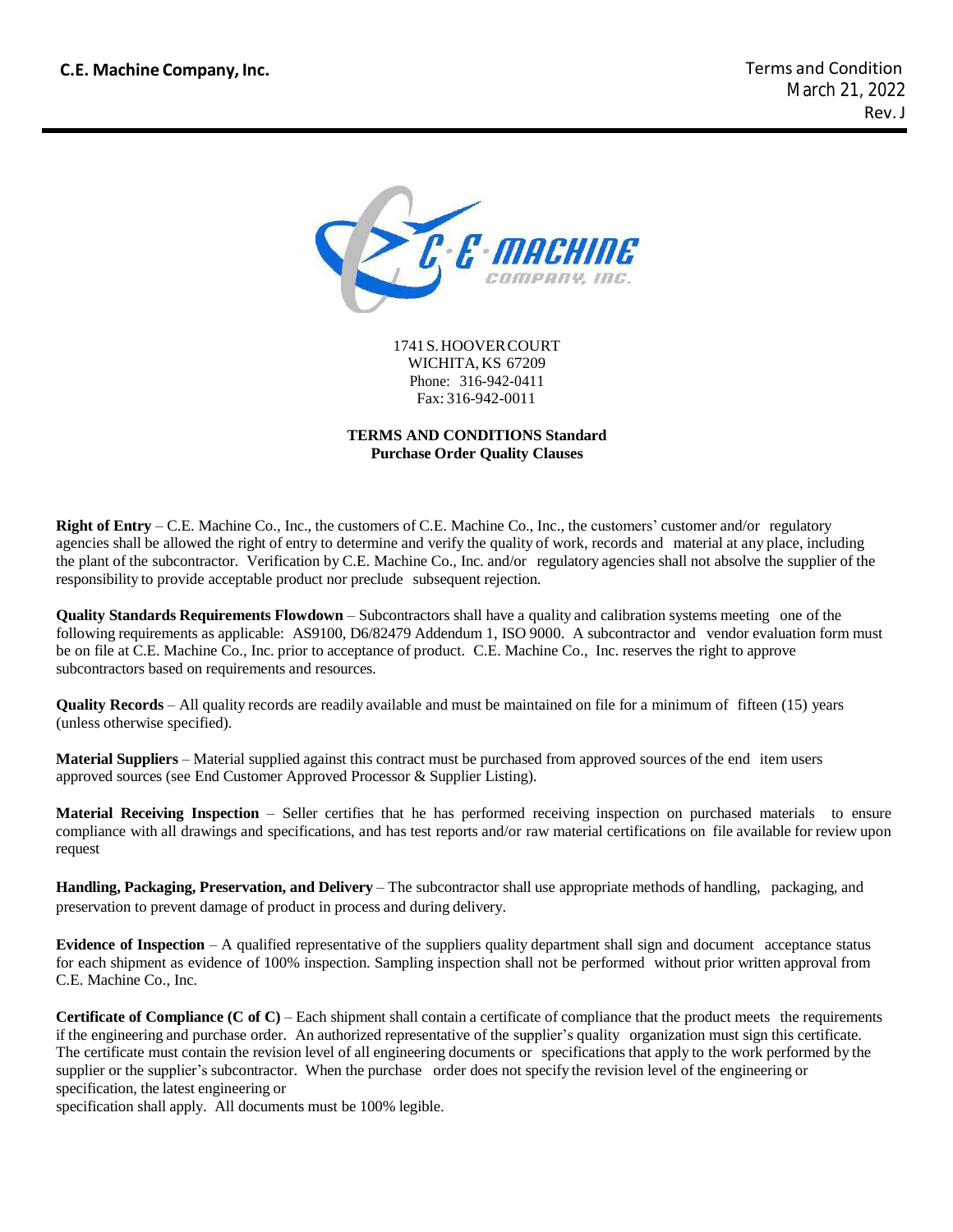Supplier shall provide a copy of all certificates of compliance from supplier's subcontractor.

 the raw material. Material must be identified by heat lot and heat treat load, (if applicable). Test reports must be traceable Certificate of Compliance with physical and chemical test reports must accompany each shipment where supplier furnished to the material lots supplied.

Where C.E. Machine Co., Inc. supplies the material for this order, the supplier shall certify on each shipment that the supplier has not made any unauthorized substitutions of the material. C.E. Machine Co., Inc. Quality Assurance must approve any substitution of material.

**Approved Processing Sources -** External Providers shall use only end item Customer approved processing sources. Certifications must include the specifications flowed down in the C.E. Machine's purchase order and the latest specification revisions. It shall be the External Provider's responsibility to flow down the specifications and latest revisions to their sub tier processing External Providers.

**AS9103 Statistical Techniques -** When included in the C.E Machine Co., Inc. Request for Quote (RFQ) and then required by the C.E Machine Co., Inc. purchase order, the External Provider shall perform statistical analysis for applicable key characteristics, and provide results upon C.E Machine's request or C.E Machine customer's request.

**Configuration Management -** All documents supplied by C.E Machine Co., Inc. shall be configuration managed by the C.E Machine purchase order. All documentation supplied by C.E Machine Co., Inc. and retained by the External Provider shall be controlled by the External Provider in accordance with AS9100 section 8.1.2. It shall be the responsibility of the External Provider to verify all documents supplied by C.E Machine Co., Inc., and retained beyond the expiration of the C.E Machine Co., Inc. purchase order, against the new purchase order or change order.

**Control of Non**‐**Conforming Outputs -** External Provider shall not knowingly deliver non‐conforming product to C.E Machine Co., Inc. Any product that does not meet P.O. requirements shall be returned to External Provider at External Provider's expense. Non-conforming Product can be submitted to C.E Machine Co., Inc. for review on an External Providers Nonconformance Report, which shall include a formal root cause and corrective action. C.E Machine Co., Inc. shall determine if the product will be submitted to the Customer for formal disposition. C.E Machine Co., Inc. will notify the External Provider in writing of the disposition. When applicable, the Customer's disposition shall be flowed down to the External Provider through C.E Machine Co., Inc.'s Purchasing Organization. External Provider shall assure that Customer dispositioned non‐conforming product is/are properly identified with appropriate non‐conforming identification documentation when shipped. Any deviation from the P.O. requirements must be approved in writing by C.E Machine Co., Inc.'s Purchasing Agent prior to product shipment. A copy of the written approved change shall accompany the delivered product. All costs incurred by C.E Machine Co., Inc. for any submittal, shall be flowed down to the responsible External Provider. C.E Machine Co., Inc. reserves the right to refuse a submittal to our Customer, if it affects our Quality Rating with our Customer.

**First Article Requirements** ‐ A completed AS9102 First Article Inspection Report (FAIR) or equivalent shall be provided with the first shipment as evidence of 100% inspection of one each part from the first shipment and a corresponding bubble drawing to support the first article shall be provided with the FAI documents. Delta (supplemental) first articles shall be performed for all minor configuration changes. Gaps in production of 2 years or more shall require a new AS9102 First Article Inspection Report (FAIR). (Not applicable to hardware when purchased to a specification).

**Export Control -** When export controlled documented information is/are flowed down in the C.E. Machine Co., Inc. quote or purchase order, the External Provider shall maintain all ITAR, MLA, MA, TAA, and EAR, requirements that are applicable at the time.

**Organization Change Notification -** External Providers are required to notify C.E. Machine Co., Inc. of any intended or actual change to the organization (i.e. Management, Facility Location, Process Change, or Changes in Product) and when required, obtain written approval and/or acknowledgement from C.E Machine Co., Inc.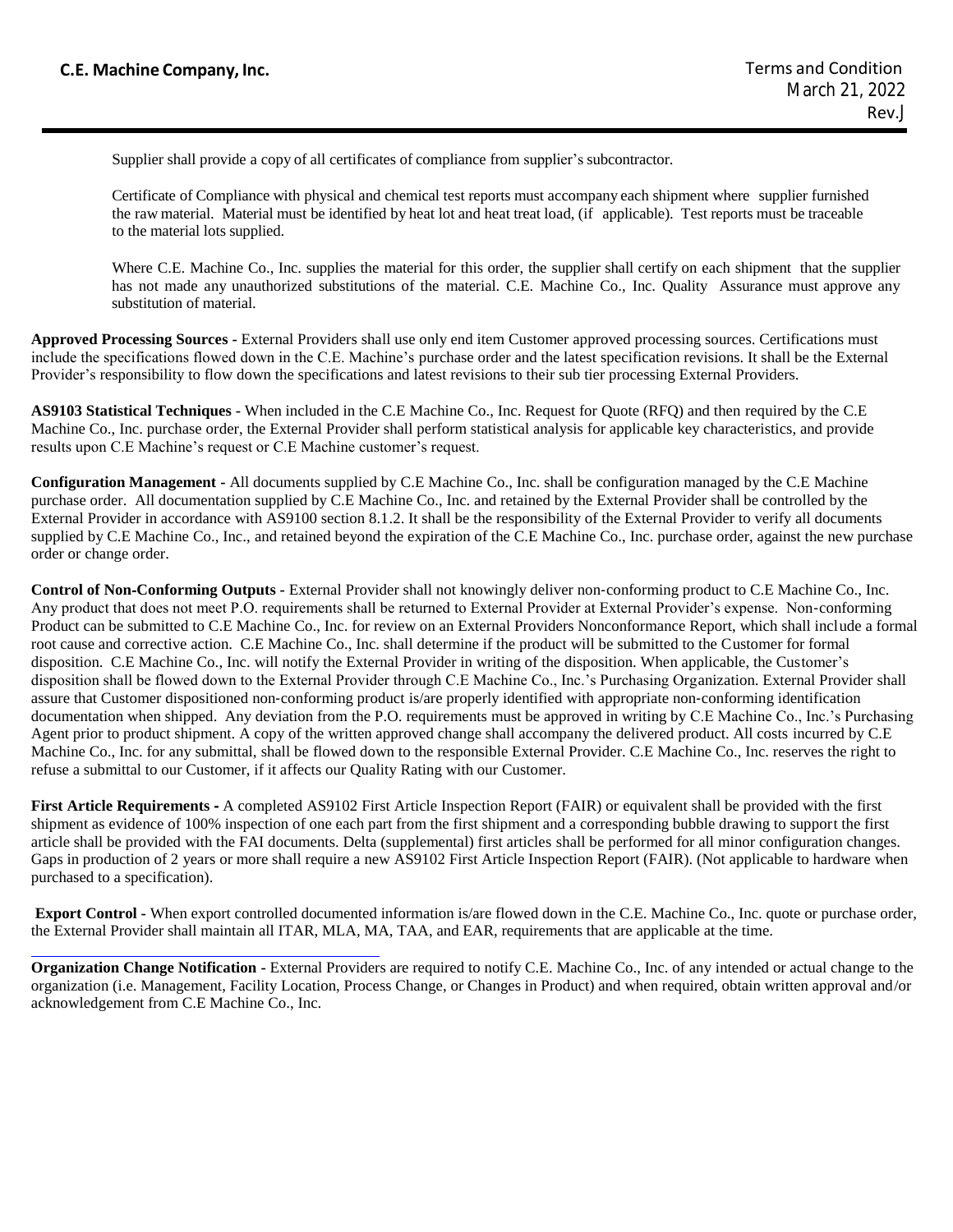**Product Configuration -** All product delivered under this Purchase Order shall comply with the description as stated in the C.E. Machine Co., Inc. Purchase Order. The External Provider shall notify C.E. Machine Co., Inc.'s Purchasing Agent when:

- engineering data in External Provider's possession does not agree with the latest revisions data reflected on the C.E. Machine Co., Inc.'s Purchase Order

-additional specifications or drawings not listed on the C.E. Machine's Purchase Order, but required by controlling engineering data, are needed.

**Shelf Life Requirements -** When Shelf Life Requirements are applicable, External Provider shall control Shelf Life Sensitive Material Manufacture Date and Expiration Date in accordance with applicable specifications included in the C.E. Machine Co., Inc.'s purchase order. Certifications with shipment shall include the Shelf Life Sensitive Material Manufacture Date and Expiration Date.

**Subcontracting -** The External Provider must receive permission from C.E. Machine Co., Inc. in writing prior to subcontracting product to a machining External Provider. C.E. Machine's Purchase Orders shall not be assigned in whole or in part to any person or entity, including any subcontractor(s), without prior written consent of C.E. Machine Co., Inc.'s Purchasing Agent. Note: This Quality Clause does not apply to subcontracting of processing, or heat treating, etc., which were already included in the External Provider's quotation.

**External Provider Disclosure Notification -** External Providers are required to notify C.E. Machine Co., Inc. on all known non‐ conformances, which have already shipped to C.E. Machine Co., Inc. and/or C.E. Machine Co., Inc. customers. Notification shall be timely and in writing. If an C.E. Machine Co., Inc.'s customer contacts the External Provider directly on a non-conformance issue, the External Provider shall notify C.E. Machine Co., Inc. in a timely manner and supply C.E. Machine Co., Inc. with the same data/information supplied to C.E. Machine Co., Inc.'s Customer. The External Provider shall notify C.E. Machine Co., Inc. via email within 24 hours of a disclosure condition and then follow-up with 72 hours with the following information:

- affected part number

-description of the nonconforming condition with "should be" and "is" conditions

-quantities, dates, purchase order numbers, job numbers with dates and packing slip numbers

-formal root cause and corrective action

**FOD Requirements -** Seller shall maintain a program to control foreign object damage or contamination during manufacturing, assembly, inspection and shipment.

**Counterfeit Prevention and Control Plan (CPCP) -** External Provider shall establish and maintain a Counterfeit Prevention and Control Plan (CPCP) using AS-5553 and/or AS6174 as applicable to the product. External Providers eligible for utilization of the Government-Industry Data Exchange Program ("GIDEP") shall utilize the GIDEP process to alert the industry of encountered counterfeit parts.

**Natural Disaster Occurrence -** External Provider shall promptly notify the C.E. Machine Purchasing Agent of any occurrence of natural disaster that diminishes External Provider's ability to deliver conforming goods or services.

**English Language -** External Provider shall make specified quality data and/or approved design data available in the English language. External Provider shall maintain an English language translation of (1) its quality manual, (2) the operating instructions that implement the quality manual requirements, and (3) an index of External Provider's procedures that contain quality requirements. Purchasing Agent may require additional documented information to be translated, including but not limited to: shop orders, technical specifications, certificates, reports, and nonconformance documents.

**Performance Monitoring -** External Providers shall control and monitor their external providers' performance to be applied by the organization. (Ref AS9100 D, para 8.4.3e)

**Employee Awareness** ‐ External Providers shall ensure that their employees are aware of their contribution to product or service conformity, their contribution to product safety and the importance of ethical behavior. (Ref AS9100 D, para 8.4.3m)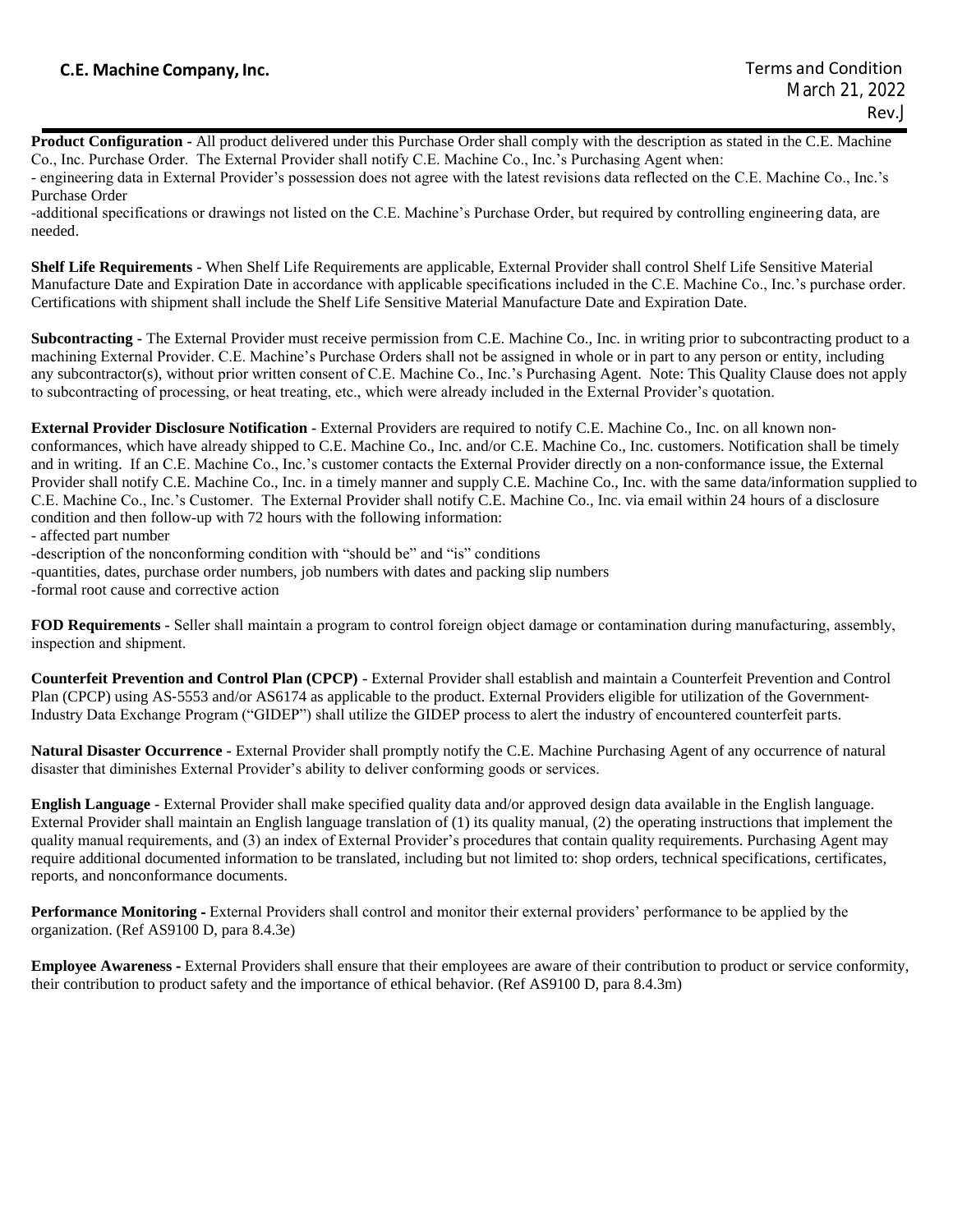#### **Customer Specific Flow Down Requirements: Boeing:**

### **Application of Acceptance Authority Media (AAM)**

Seller shall comply with the AS/EN/JISQ 9100 requirements and 14CFR Part 21.2 regarding the application of the Acceptance Authority Media (AAM) requirements. Seller shall, within its organization and its supply chain, ensure that the use of AAM is clearly defined within its Quality Management System (QMS). Seller shall, upon Boeing request, be able to demonstrate evidence of communication to its employees and to its supply chain; use of AAM must be considered as a personal warranty of compliance and conformity. Seller shall maintain compliance to the AAM requirements by assessing its process and supply chain as part of its internal audit activities. The areas of focus of this assessment shall include but not limited to:

- Authority Media Application Errors (i.e. Omission, Typos, Legibility, etc.)

- Authority Media Application Untimely Use (i.e. Documentation is not completed as planned, "Stamp/Sign as you go" etc.

- Authority Media Application Misrepresentation (i.e., Uncertified personnel, Falsification of documentation, Work not performed as planned, etc.)

- Authority Media Application Training Deficiencies (i.e. Ethics, Culture awareness, Proper use of authority media, etc.) Action Required: The Boeing X31764 form can be located in a search on Doing Business With Boeing website.

#### **Boeing:**

If the C.E. Machine Co., Inc. purchase order reflects Boeing as the end Customer, External Providers must maintain a Quality System in compliance with D6‐82479.

Boeing Document D1‐4426, "Approved Process Sources" ‐ If the C.E. Machine Co., Inc's purchase order reflects Boeing as the end Customer, External Providers shall only use approved processing suppliers listed on the D1‐4426 Approved Processing Sources website.

Boeing Document D6-51991, "Quality Assurance Standard for Digital Product Definition (DPD) ‐ If the C.E. Machine Co., Inc. purchase order reflects Boeing as the end Customer, External Providers shall establish a DPD system in accordance with D6‐51991.

## **Purchase Order Terms and Conditions**

- 1. The seller by acceptance of this order accepts all of the terms and conditions hereof. Acceptance of this order shall take place either by execution and return of the signed acknowledgement copy accompanying this purchase order or by part performance of this order. Any modifications or alterations of or additions to the terms and conditions of this order, to be binding, must be in writing, signed by an authorized representative of the purchaser and delivered by the purchaser to the seller. Any term, condition or reservation, inconsistent with the terms hereof that may be contained in any printed or standard acknowledgement, invoice form or other document issued by seller shall be of no effect (purchaser hereby objects to any such inconsistent terms, conditions, or reservations and notifies the seller that they are rejected) notwithstanding purchasers act of accepting or paying for any shipment or otherwise performing the obligations on its part to be observed or performed hereunder.
- 2. Unless otherwise stated in the purchase order, terms are Net Thirty (30) days after delivery of goods and receipt of invoices.
- 3. Seller represents that any price of prices specified in the purchase order do not exceed seller's current selling prices for the same of substantially similar goods. Unless otherwise stipulated, all prices inserted on the face of this order shall represent the total cost to the purchaser at the point of delivery specified herein, including all sales taxes, excise taxes, custom duties and other government and municipal taxes, levies and charges of every description and charges for packing, crating, boxing, storage and shipping charges. If price is not stipulated on this order, it is not to be filled at higher prices than last previously quoted or charged without written authority of purchaser.
- 4. When the purchase order does not specify the revision level of the specification, the latest specification shall apply. When the purchase order is for the end customer Hawker Beechcraft Corporation, the purchase order will be stamped HBC and all requirements of the latest revision of BS25691 shall apply. All engineering documents and drawings are available upon request.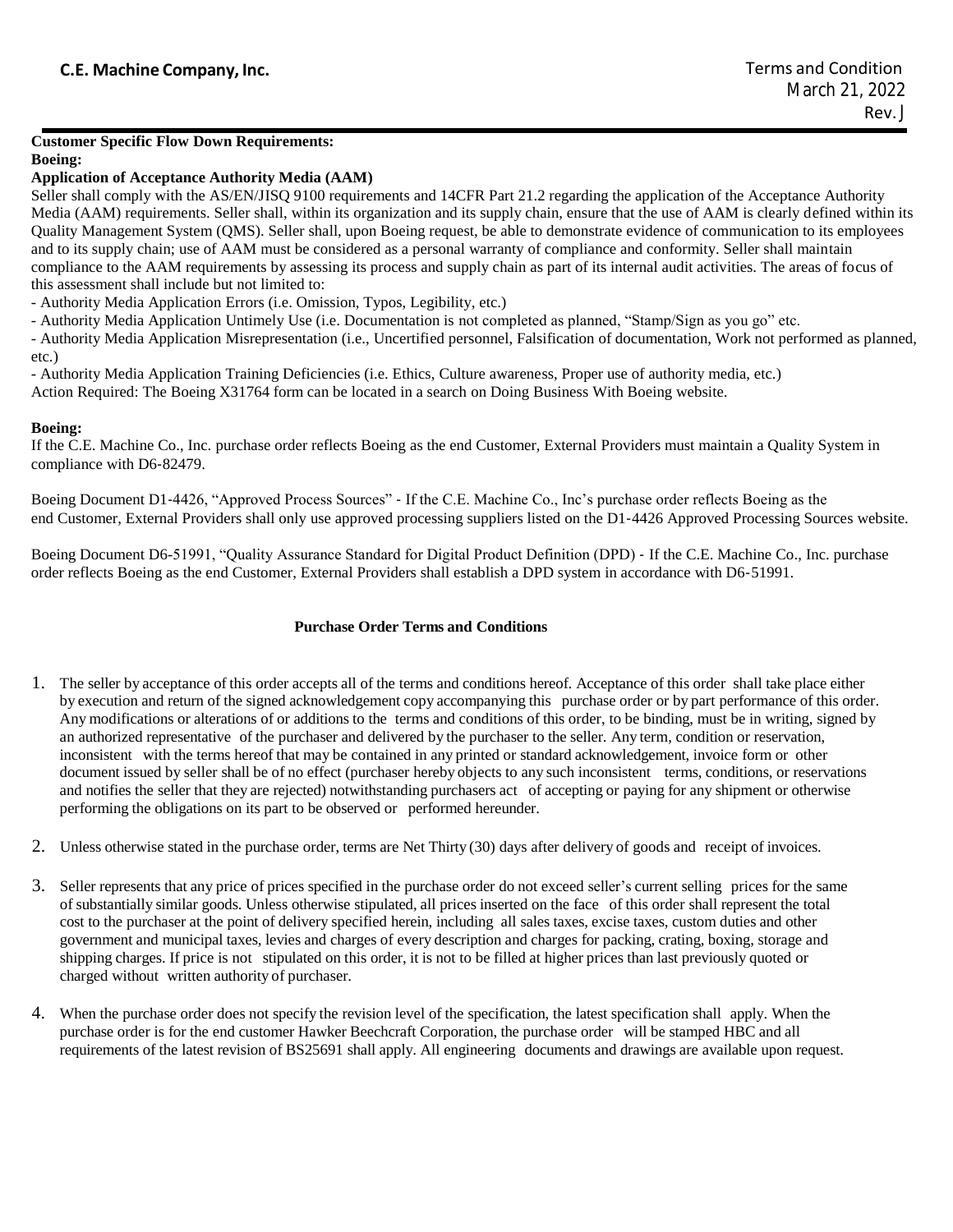# **C.E. Machine Company, Inc.**

- 5. All goods shall be shipped F.O.B. as stated on the face of this order. If goods are shipped F.O.B. Destination or purchaser's plant, shipping charges must be prepaid or charged to the appropriate account number given by a C.E. Machine Co., Inc. representative. No insurance premium or shipping costs will be allowed unless otherwise authorized in writing. Goods must be packed and delivered to conform to Uniform Freight Classification to obtain lowest shipping rate. Packing slips must be enclosed with all shipments showing the order number, line number, release number, if any and quantity. Charges accrued through seller's failure to ship in accordance with the purchaser's shipping instructions will be charged to seller's account.
- 6. Time shall be of the essence in this order. The goods must be delivered strictly in accordance with the quantities, specifications and delivery schedule specified. Otherwise, in addition to its other legal remedies, purchaser shall be at liberty to cancel this order, in whole or in part. Purchaser assumes no obligation for goods shipped in excess of quantities specified in this order or prior to delivery schedule specified.
- 7. Goods are subject to inspection by purchaser and purchaser shall be the final judge of the goods. No payment will be made to seller for any goods, which are rejected on such inspection. Purchaser reserves the right to reject any portion of any shipment not strictly in accordance with specifications and in such case will pay to seller a reasonable price therefore, will be held for seller's instructions and at its risk and expense. If instructions are not received within fifteen (15) days after notice of rejection, goods will be returned at seller's expense. No goods returned as defective shall be replaced without purchasers' written permission. Where re-work is required to meet specification requirements, the seller, at no cost to purchaser, shall arrange for such re-work. Payment for goods shall not constitute acceptance thereof by purchaser nor shall purchaser's inspection or omission to inspect relieve seller of its obligation to furnish all goods in strict accordance with all terms and provisions of this order.
- 8. Supplier warrants the material furnished hereunder: (a) to be free from defects in title, labor, material, or workmanship, (b) to conform to applicable specifications, drawings, samples or other description given, (c) to be suitable for the purpose intended, (d) to be of merchantable quality and further warrants that material of Supplier's design will be free from defects in designs.
- 9. All work to be performed by supplier hereunder shall be performed entirely at the risk of the supplier and supplier shall defend, indemnify and hold harmless C.E. Machine Co., Inc., its agents, servants, representatives and employees from and against any and all loss (including without limitation, loss of use), liability, damage, claims, demands, actions and/or proceedings and all costs and expenses connected with any thereof (including, without limitation, attorney's fees) of whatsoever nature on account of any and all damage to or loss or destruction of any property (including, without limitation, property of C.E. Machine Co., Inc.), or injury to death of any person (including, without limitation, employees of C.E. Machine Co., Inc.) arising directly or indirectly out of or in connection with the performance of Supplier of such work.

Without limiting the generality of the foregoing, Supplier agrees to indemnify and hold C.E. Machine Co., Inc. harmless from and against all claims and liens of any and all persons based upon furnishing of labor and/or material in connections with the goods sold and/or services rendered by Supplier hereunder.

- 10. The remedies herein reserved shall be cumulative and additional to any other and further remedies provided in law or equity. No waiver of a breach of any provision of this contract shall constitute a waiver of any other breach, or of such provision.
- 11. Seller shall keep confidential all information, drawings, specifications or data furnished by purchaser, or prepared by seller specifically in connection with the performance of this order and shall not divulge or use such information, drawings, specifications or data to or for the benefit of any other party. Seller agrees that if the goods covered by this order are to be manufactured to design or technical data furnished by purchaser, the seller shall not without the prior written consent of purchaser, manufacture any such goods except for the upon order of the purchaser. Supplier shall not disclose to any person or entity, other than those employees of Supplier who have been a need to know, any information of C.E. Machine Co., Inc., whether written or oral, which Supplier may obtain from C.E. Machine Co., Inc. or otherwise in performance of this purchase order.
- 12. The obligations of the seller contained herein shall survive acceptance of the goods and payment therefore by purchaser.
- 13. In the event of supplier's breach of any of the provisions of this agreement, purchaser may terminate the whole or any part of this purchase order at any time without liability, except for items accepted. A written notice of termination shall be supplied by the purchaser specifying the effective date and the extent of any such termination.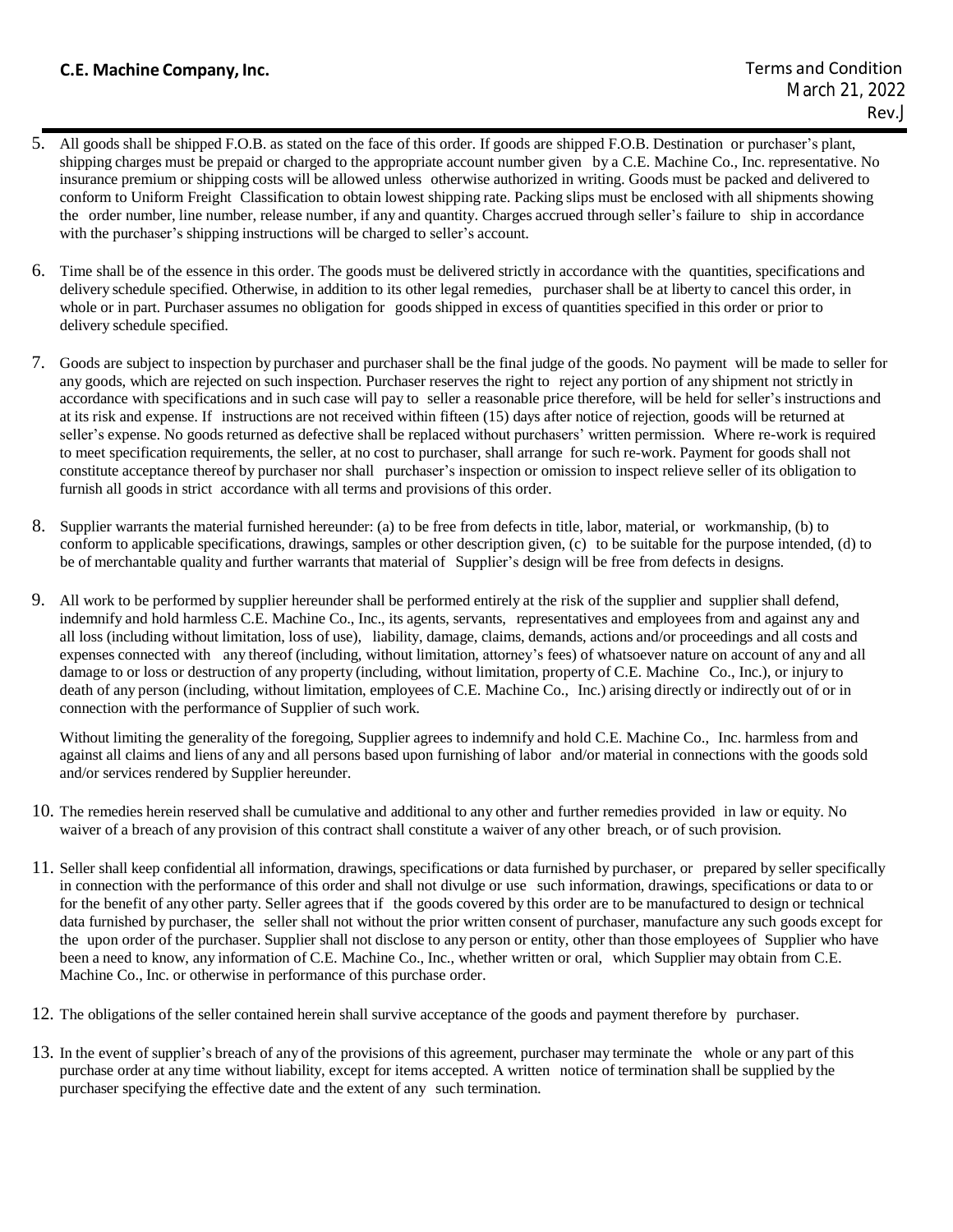# **C.E. Machine Company, Inc.**

- 14. This order shall be governed in all respects by the laws of the state of Kansas. In the event that any court of competent jurisdiction or any regulatory agency having such jurisdiction determine that any provision herein contained is either unlawful or unenforceable and therefore invalid, such determination shall not affect any other term or condition herein set forth.
- 15. CE Machine may, at any time and without stating any reason therefore, terminate any existing Purchase order issued hereunder, either in whole or in part by providing Supplier written notice of its intent to terminate a Purchase order.
- 16. CE Machine Inc. requires that (tin, tantalum, tungsten and gold, or "3TG") that may be contained in our products shall not be derived from sources that finance or benefit armed groups in the Democratic Republic of then Congo or adjoining countries. CE Machine Inc. expects our suppliers to take the appropriate measures to manage the sourcing of minerals that are "DRC conflict free"

For more information please refer to the Dodd-Frank Wall Street Reform and Consumer Protection Act, Title XV – Miscellaneous Provisions, Sec. 1502. Conflict minerals.